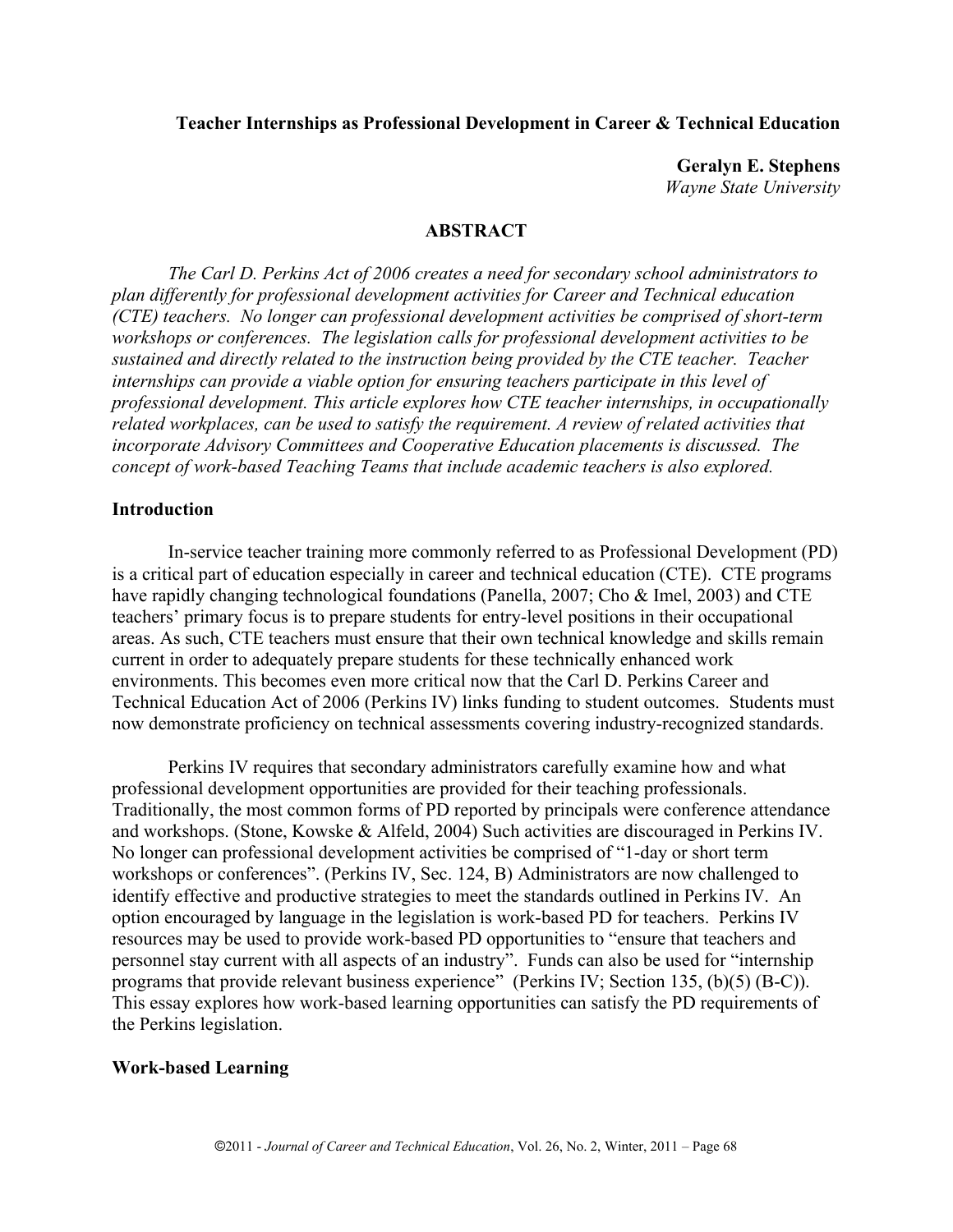Work-based learning is the "integration of workplace experiences and career and technical education curriculum" (Brown, 2003, p. 1). Work-based learning is not new. There were three (3) required components in the School-to-Work Act of 1994 (STW): School-based Learning, Work-based Learning and Connecting Activities. In the Work-based Learning component, the legislation required that all CTE students have planned experiences in business and industry worksites (STW, 1994). In support of those efforts, many CTE teachers were also permitted to participate in related industry-based learning opportunities.

Work-based learning includes a range of worksite instructional activities such as job shadowing and internships. Such experiences can provide CTE teachers with valuable experiences related to the skills required for the career pathway in which they teach. Job Shadowing is the most common work-based experience. It is used primarily with students. Job shadowing involves students or teachers simply visiting a worksite and observing the activities carried out by its workers. It can take place for any duration of time usually a day, but rarely extends more than one week (Gray & Albrecht, 1999). Unfortunately, Job Shadowing experiences do not satisfy the Perkins IV PD requirements because these are often a one-time experiences and are not designed to provide teachers or students with extended industry exposure (Perkins IV, Sec. 124 (3) (B)).

Teacher internships are work-based experiences where teachers are immersed in the current operational priorities, challenges and strategies of the host business (Lynn, Hales, & Wiener, 2007). Internships meet the Perkins IV PD standards. Internships provide teachers the opportunity to become fully engaged in day-to-day operations. They are able to work directly with employers, gain an appreciation for the business viewpoint and practice work skills that are required in their roles as teachers (Brown, 2000). They are assigned tasks to contribute to the work being undertaken by the host company for an extended period of time. McCarthy (2006) found that teachers want PD opportunities that provide information for effectively connecting classroom learning to the world of work. Internships provide real-life experiences for teachers. They help teachers make their instruction more relevant to their students by using these experiences to increase their knowledge of jobs, career fields, and job opportunities in the community. They are able to develop skills that meet industry requirements, and form strong partnerships with local businesses. Internships provide teachers with hands-on experiences with new equipment and technologies used in the occupation (Luft 1999). All of this can be applied to student learning by teachers integrating workplace scenarios to increase the realism of their lessons.

Business and industry benefit from teacher internships, as well. They receive the services of workers who are knowledgeable and skilled in their industry. Teachers seldom need training beyond an orientation and are ready to work almost immediately. Internships, especially those involving teaching teams, are an effective way for businesses to influence curriculum and teaching methodology (Blassingame, 1999). Internships provide the host organization's employees a closer view of what is happening in schools and provides a platform for teachers to develop professional relationships outside of school.

Cho & Imel's research (2003) found that interpersonal networks developed in the workplace are vital to professional growth. Teacher internships provide both the teacher and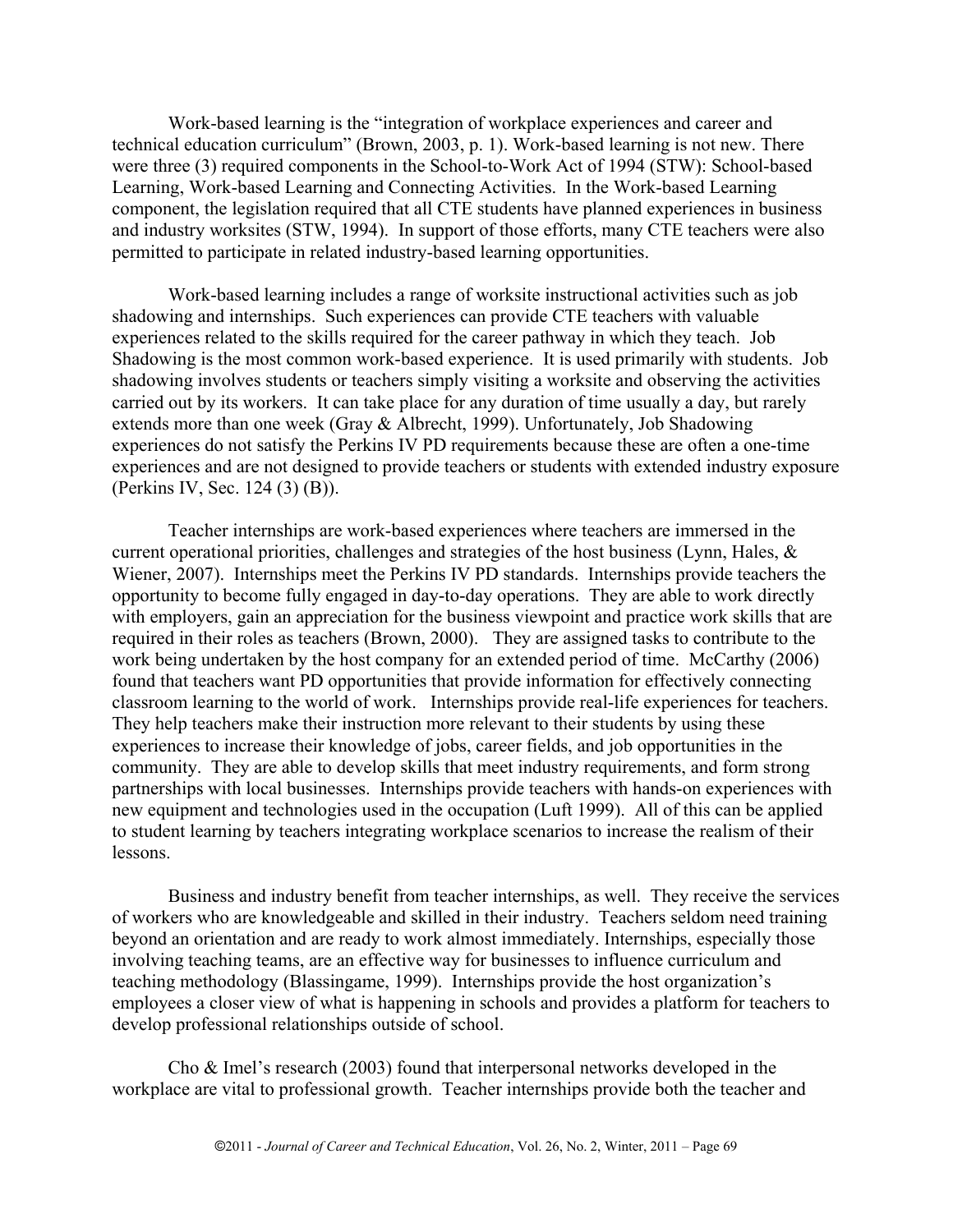his/her work-based colleagues opportunities to develop such networks. Most often, these relationships continue beyond the placement when the host company provides other services and resources such as Career Day speakers and job shadowing sites for students (Foncault, 2002). Perkins IV grant resources can be used for compensation; therefore, the host company may not incur salary expenses for the guest teacher. Surprisingly, Reese (2005) found that compensation was not a motivating factor for teachers to participate in industry-based internship placements.

Work-based learning opportunities may be considered to address the PD needs of academic faculty. Oftentimes, core academic teachers have limited work experiences beyond the field of education. They seldom possess first-hand knowledge of how their content is applied in the real world. Work-based experiences may provide academic teachers with concrete connections to the content.

#### **Including Academics Faculty**

Teacher internships that provide opportunities for academic instructional staff will help CTE students in the long run. Academic teachers need to see what is being demanded in the workplace. Providing academic teachers with work-based experiences helps them to make connections between their content, the skills taught in the CTE program and the expectations of the workplace (Reese, 2005). Creating teaching teams that include an academic teacher and a CTE teacher, is one method used to provide common work-based experiences for secondary teachers. Perkins IV clearly promotes this as a desired PD activity. It reads that funds can be used for activities that provide for the: "effective integration and use of challenging and career and technical education provided jointly with academic teachers" (Perkins IV, Section 135, (5) (A) (i)). Ultimately, teaching teams will work together to create instructional opportunities for students that emphasize application of new knowledge in business and industry scenarios. By sharing common work-based experiences, team members may be better able to collaborate as they plan, prepare and deliver academic content with real-world applications because they have seen it in practice in a real-world environment (Bidwell, 1997). Team internships also have the potential to help members create stimulating learning environments where students understand the importance of strong academics and are able to conceptualize how academic knowledge and skills can be applied to the world of work (Bennett, Milicevic, Dolan, 1998). Another benefit of encouraging academic teachers to participate in teacher internships is that they may develop a new respect for CTE teachers and their programs. Ashford (1996) found that teachers felt that learning to work as instructional teams was a benefit of internship programs.

A first step towards creating teaching teams would be to encourage academic faculty to participate on CTE Advisory Committees. This provides an avenue for them to engage the local business community and gain clear insight into their workforce needs. CTE Advisory Committees can be used to begin the search for teacher internship placements.

#### **Involving Advisory Committees in Work-Based Placements**

Advisory Committees are required for all Perkins IV funded CTE programs. These committees are comprised of local business and industry leaders in the occupational area that they support. The committee's primary function is to offer advice and make recommendations.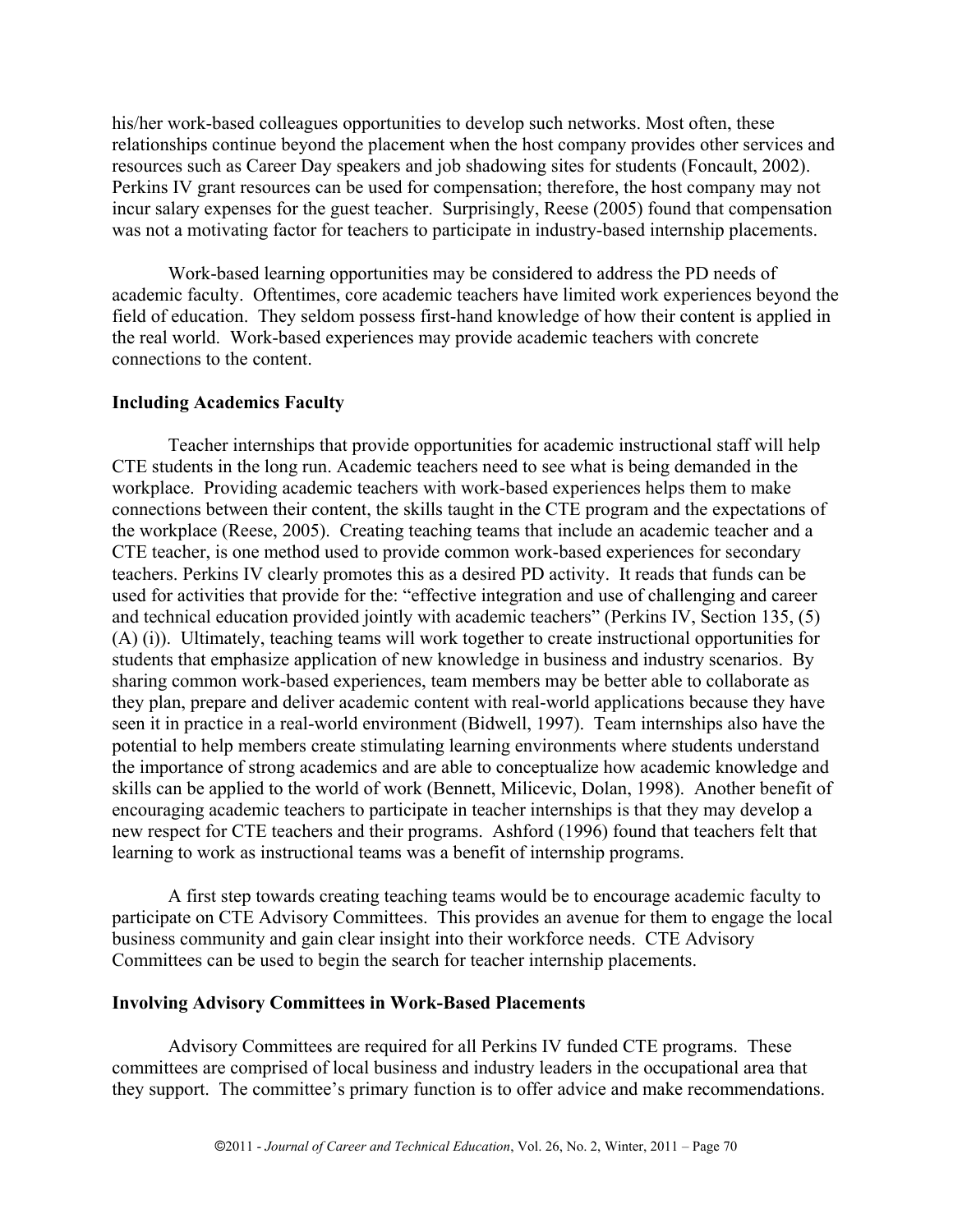Typically, they are familiar with the CTE program's curriculum, textbooks, facilities and equipment (Rosencrans, 2003). Most often, members have developed comfortable working relationships with teachers in the CTE program. Research conducted by Smith and Betts (2000) supports that the effectiveness of work-based learning is directly related to the quality and effectiveness of the relationship between school and industry partnerships. Therefore, it would be easiest to approach this ready pool of business professionals to identify possible internships sites.

Another possible source for teacher internships could be within the worksites where cooperative education students are placed. Cooperative education (Co-Op) is a student learning activity that combines classroom learning with work-based experiences. Students receive academic credit and are compensated by the employer for their work. There are usually strong relationships between the school-based Co-Op coordinator and employers where students are placed. It is highly possible that these businesses would welcome teacher internships. Such placements would provide teachers with detailed information about the worksite, such as the working conditions, supervisory procedures and expectations of what their co-op students actually do in the placement. Teachers would learn, first-hand, what the co-op jobs within these businesses entail and could use this knowledge to better prepare students for that particular worksite. Successful teacher internships with employers of their school's Co-Op students could also provide encouragement for other businesses to participate in the local Co-Op program.

Local businesses are generally willing to support education through teacher internships. However, the logistics of these experiences can be challenging. Questions such as, when is a good time to host a teacher intern? What is expected from the industry hosts? What tasks will be given to the teacher intern? Such questions must be addressed in the planning stages to maximize the experience for all involved.

#### **Planning Teacher Internships**

Teacher internships are at a minimum one-week in duration. They usually occur during school breaks and/or during the summer. Summer internships have several benefits for teachers. Summer placements may allow them to focus on the internship duties without classroom responsibilities, such as preparing for substitute teachers or other school related tasks. The extended break during summers may also provide teaching teams with time to collaboratively design instructional units and lessons for the fall semester implementation. However, it should be noted that Gibbons (1999) found that internships as brief as one week have benefit.

Once sites and timeframes have been identified, the fundamental next step is to outline outcome expectations for the teacher internship. Teachers and their industry hosts should work together to detail explicit learning outcomes. Teachers need to be specific when identifying the skills they wish to learn or upgrade. Then, the host company can more accurately match the teacher's needs with projects planned or currently underway. A clear purpose and plan for what the teacher wants to see, experience and achieve during the internship is essential to maximize the time and resources of the host company. For example, if the teachers would like to learn to use new equipment, then the host may arrange for the teacher to attend an onsite training session and then work on a project where the equipment is used extensively. Panella (2007) learned to use a Computerized Numerical Control machine to help his carpentry students exceed industry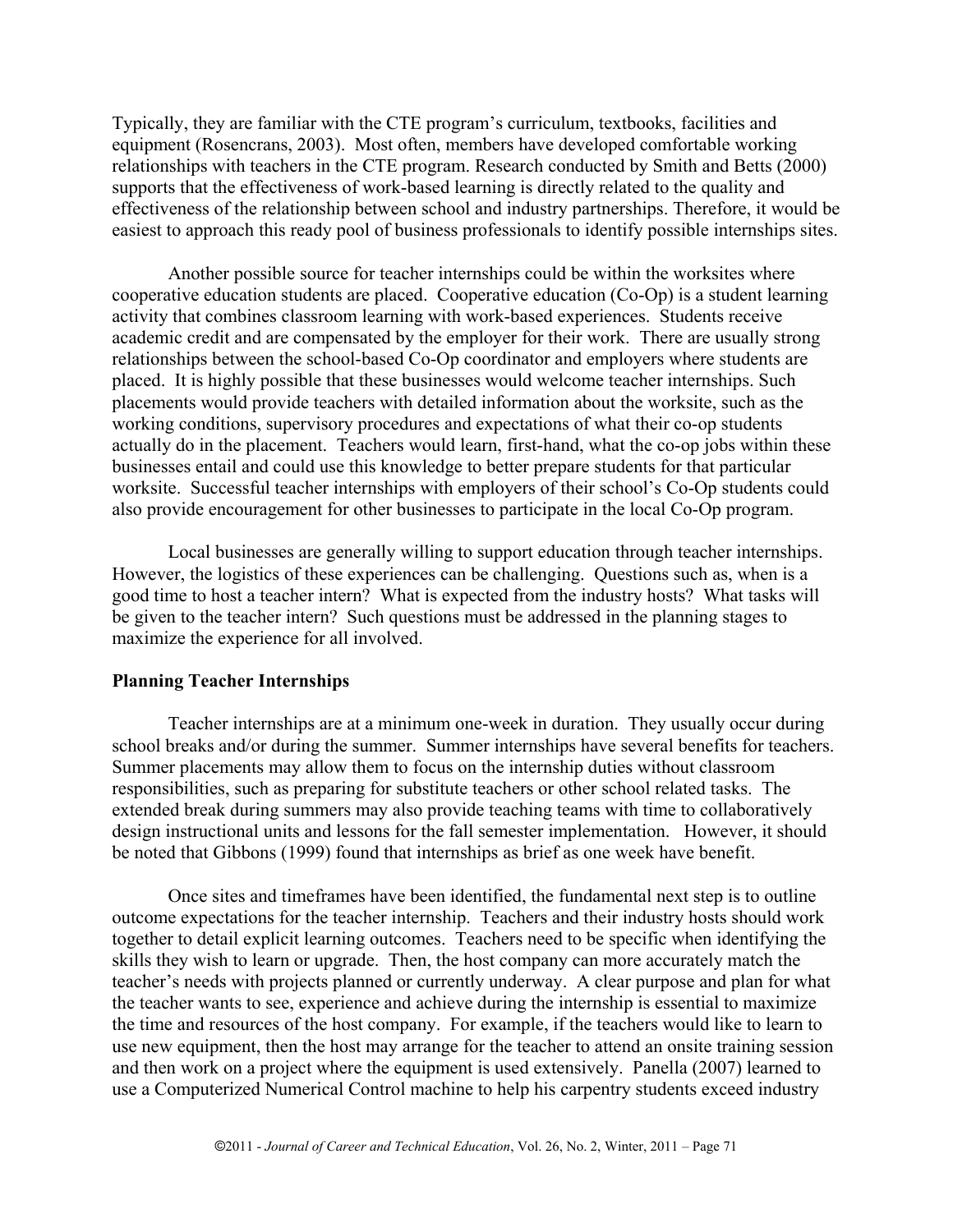expectations for entry-level employees. He was also able to secure funding to purchase a machine for the classroom as a result of his industry relationships.

Teacher internships can often lead towards the teacher intern acquiring an industry credential. If there is an industry technical assessment that results in a license or certification, the teacher intern may wish to concentrate on acquiring the knowledge or perfecting the skills necessary to successfully complete the assessment. An example would be the Microsoft Office Specialist Certification (MOUS) in Microsoft Office applications for teachers in the Business, Marketing, Management and Technology Career pathway. Teacher interns would perfect their skills by preparing documents and presentations needed by the host company using the software before sitting for the MOS exam. Perkins IV requires CTE programs to prepare students for technical assessments in their program of study; it would be most beneficial if their CTE teacher had successfully completed the assessment.

Such first-hand experience can be used to update lessons and related classroom activities. As teachers move through the internship, a focus on the curriculum is most important. Teacher internships provide an avenue for ensuring the curriculum remains current and relevant to the local business community.

## **Updating the Curriculum**

"The real purpose of a teacher internship program is to raise students' academic, technical, intellectual, and personal skills" (SREB, 1998, p. 5). To begin this process, teacher interns should keep a journal of their experiences. The journal can be used to record new skills, attitudes, technical information learned during the internship. The journal may also be used to record changes in what is now taught along with illustrations or ideas of how the content could be enhanced by a related work-based activity. Journaling helps keep new ideas fresh and remembered. Using the journal in the curriculum design process will ensure that none of the most significant concepts learned are forgotten or inadvertently overlook when instructional units and lessons are created. Daily journaling was found to be a central component for the success of the Colorado State University study (CSU, 1971).

If teaching teams participated in the internship, first, review the academic and occupational curriculum to determine where natural links occur. This review can be done simultaneously. Using this as a starting point, revisit the work-based learning journals. Reflect on how the experiences might be used in the classroom to support the curriculum. Questions that may lead the review include:

- Where does the new information fit?
- Does something no longer fit?
- What teaching methods need to be changed to deliver the new concepts?
- What are realistic student performance outcomes?
- What additional supplies or equipment needs to be secured to complement the lessons?

Next, identify where the new information may be best integrated. Then, begin to develop instructional units and lessons using these new work-based experiences as foundations. When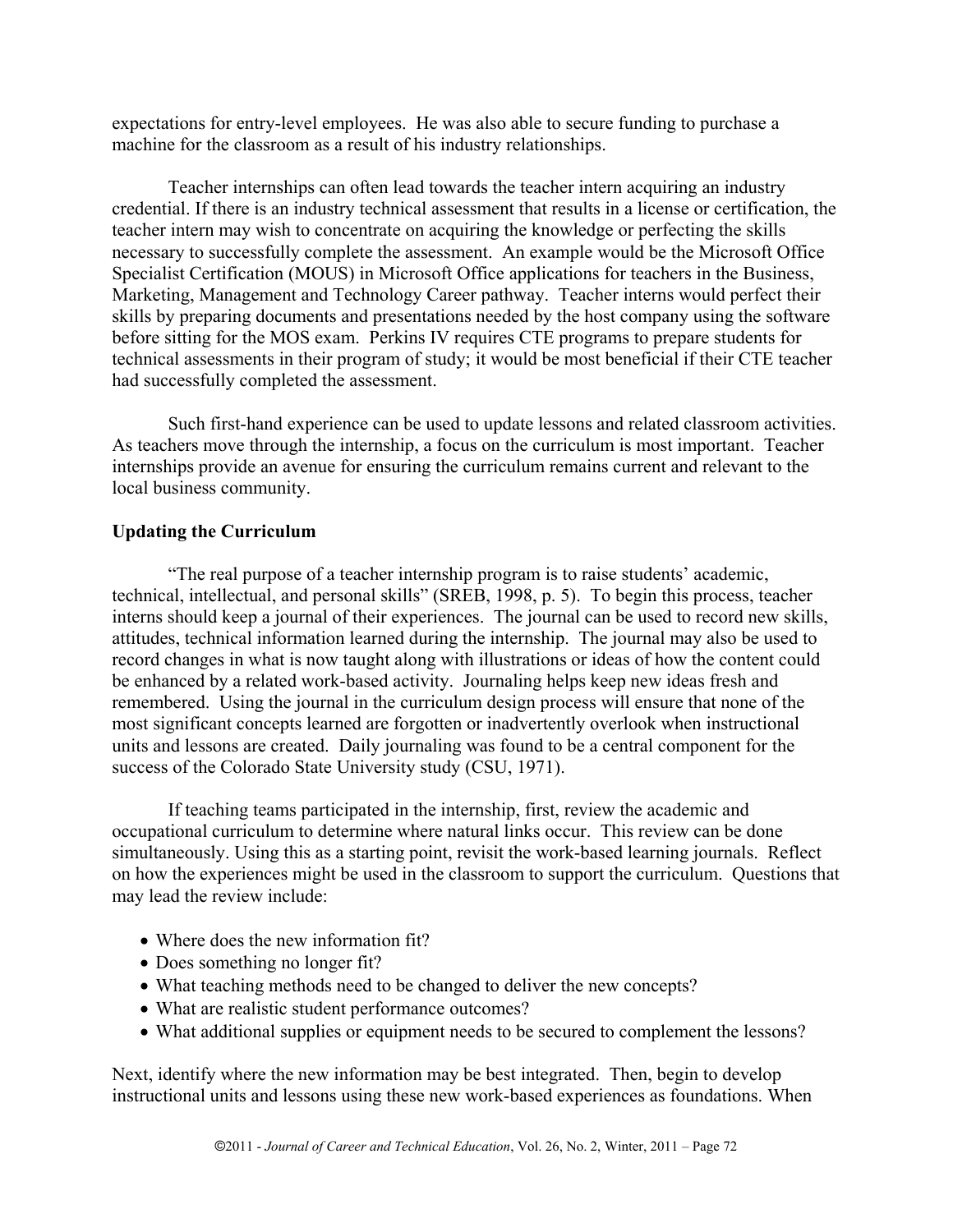teachers put into practice the knowledge and skills gained in their internship placements, they are prepared to create exciting learning experiences for their students by teaching lessons that include their first-hand knowledge of industry expectations.

Curriculum enhancement can be a benefit resulting from teacher internships. However, one of the major challenges facing school administrators is finding time for teaching teams to work together to translate their learning experiences into curricula and instruction. This and other obstacles are identified in models from the STW era (Reese, 2005; Bidwell, 1997; Bennett, Milicevic, & Dolan, 1998).

#### **Obstacles to Avoid**

Teacher interns will need time to integrate what they learned into lessons. Not only will lesson plans need to be created or enhanced, time to locate and secure new tools and equipment may also be needed. Administrators may not allocate enough time for teaching teams to collaborate in the instructional design of lessons and activities that incorporate what was learned (Bidwell, 1997, Maurer, 2000). Administrators, in an effort to ensure academic teachers gain a thorough understanding of their roles, provide them with more PD opportunities relative to curriculum integration than CTE teachers working under their leadership (Stone, 2004).

The Utah model (Utah, 2002) indicated that administrative buy-in was a potential problem for the success of teacher internship programs. In order for the benefits of teacher internships to be maximized, time and effort required for the integration and implementation of new material must be factors for consideration by all school-based participants involved in the teacher internship planning process. It is important that teacher interns and their administrators understand and accept the time commitment involved (Blassingame, 1999). Once the visits are complete, teachers must be flexible and willing to use afterschool hours, weekends and holiday breaks to work on curriculum. Administrators may need to identify times within the school day for teaching teams to collaborate and design learning activities which spans the curriculum by creating lessons that can be taught in CTE and academic classrooms.

Industry hosts may encounter obstacles to overcome. In an attempt to not overload their employees with additional responsibilities, many may choose to use soon-to-be-retired employees as industry hosts. Once they retire, there is no longer a direct connection for the teacher intern. New partnerships will need to be formed to keep the momentum going (SREB, 1998). When strong working relationships are developed between the industry host and the teacher intern, a conduit for sharing of information and ideas is formed. Using current technology such as email, instant messaging and other electronic forms of communication, the sharing of information can be ongoing and continual. Another obstacle related to industry hosts centers around program outcomes and expectations (Utah, 2002).

Industry hosts may not fully understand the internship outcomes. Asking them to identify examples of academic applications is problematic because their employees take those applications for granted and cannot identify them offhand (Bidwell, 1997). When provided with specific expectations, businesses are better able to tailor internship activities and assignments to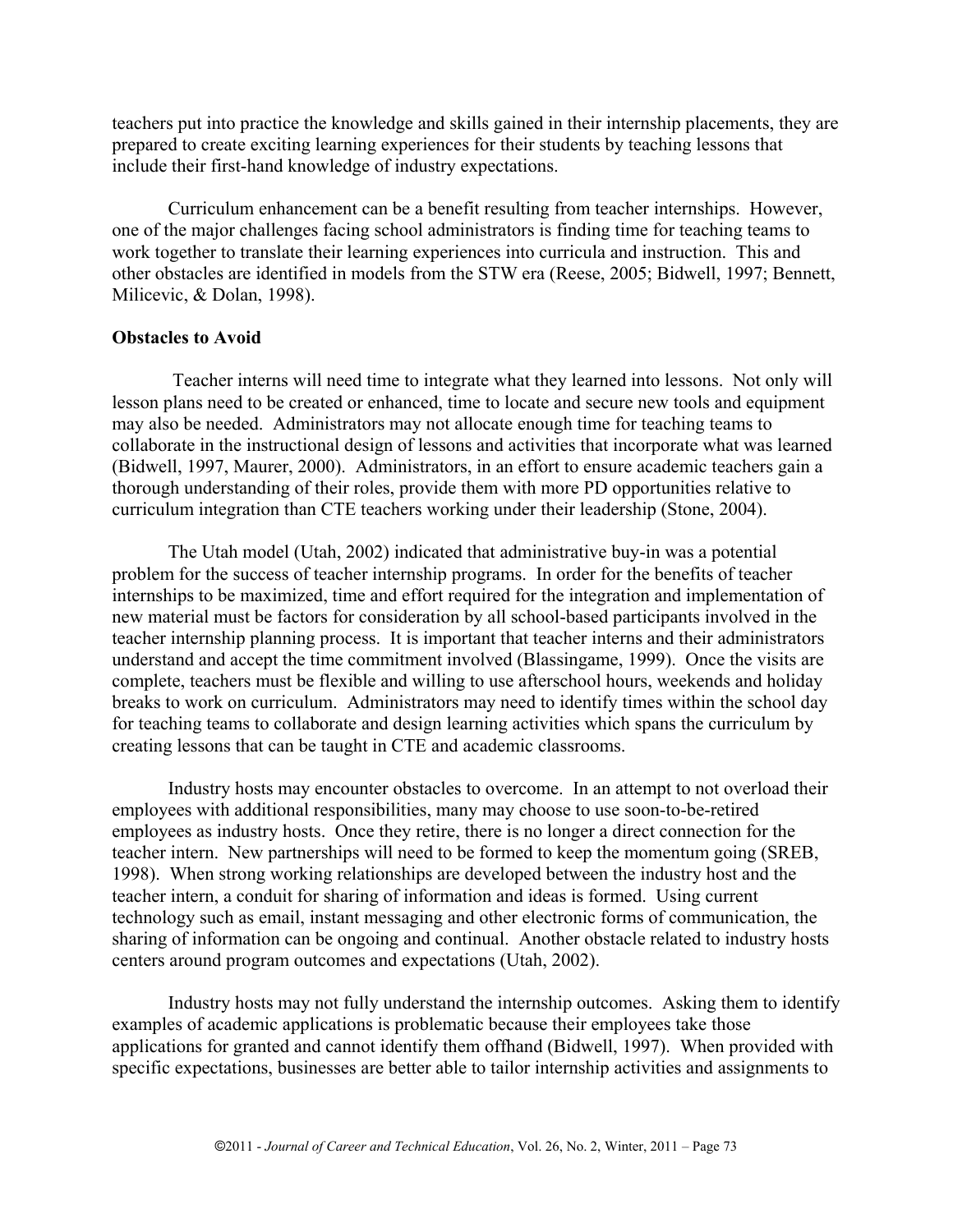meet those particular needs. They become more aware of what the teacher intern is attempting to accomplish and will provide experiences to support those efforts.

# **Conclusion**

Perkins IV has given secondary administrators a clear reason to review what activities are considered Professional Development. The legislation has also expanded how resources can be used to increase the knowledge and skill levels of both academic and occupational teachers. It supports teacher internships and the creation of teaching teams for work-based placements. Teacher internships are an interesting and cost effective way to provide current and useful real world of work experiences. This information may be used to help meet the need to align content with relevant industry expectations. If the information acquired is applied, then teacher participants will be better able to provide students with realistic illustrations of how the content is actually used in practice.

Industry hosts benefits as much from the experience as their guests. Teacher internships provide public education with a human face. Businesses learn what is being taught it schools, how it is being taught and become advocates for the process. Industry hosts are more willing to participate in other school functions, such as Career Days, following teacher internships. They feel more engaged in the local education system as a result of the relationships.

Teacher internships are a viable means of providing PD opportunities for CTE staff. The task is not overwhelming when you establish realistic outcomes and start by tapping into ready resources within your community.

## **REFERENCES**

- Ashford, C. (1996). *Needs Assessment on Integration of Academics and Vocational Learning*. Columbus: OH. Ohio State Department of Education: Division of Vocational and Adult Education. (ERIC Document Reproduction Services No. ED 403 450).
- Bennett, D., Milicevic, B., Dolan, R., (1998). *Educators in the Workplace. A "How To" Guide*. (ERIC Document Reproduction Services No. ED 426 286).
- Bidwell, S. E. (1997). *Helping Teachers Connect Academics to the Workplace: An Implementation Guide for Teacher Worksite Externships*. Columbus: OH. Vocational Instructional Materials Lab. (ERIC Document Reproduction Services No. ED 482 360).

Blassingame, K. M. (1999). It's a Work Out. *Techniques (74),(7)* 20-23.

- Brown, B. L. (2000). *Vocational Teacher Professional Development. Practice Application Brief No. 11.* Columbus: OH. ERIC Clearing House on Adult Career and Vocational Education. (ERIC Document Reproduction Services No. ED442 994).
- Brown, B. L. (2003). *CTE and Work-Based Learning. ERIC Digest.* Columbus: OH. ERIC Clearing House on Adult Career and Vocational Education. (ERIC Document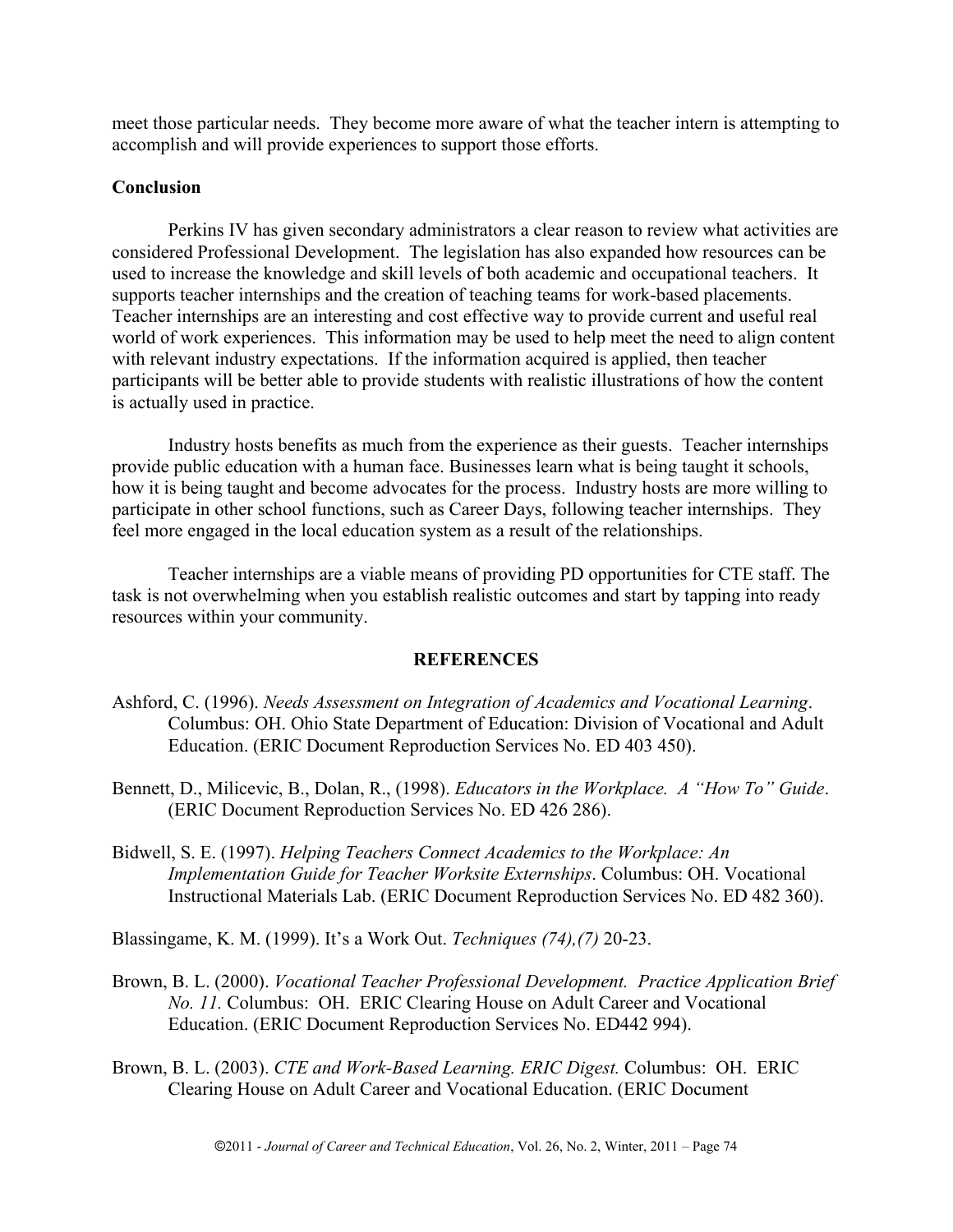Reproduction Services No. ED482 334).

- Carl D. Perkins Career and Technical Education Act of 2006. Pub. L. No. 109-270. §250 STAT. 53. (2006).
- Cho, D. & Imel, S. (2003). *The Future of Work: Some Prospects and Perspectives. A Compilation.* Columbus: OH. ERIC Clearing House on Adult Career and Vocational Education. (ERIC Document Reproduction Services No. ED 482 360).
- Colorado State University: Ft. Collins Department of Vocational Education [CSU]. (1971). *An Internship Program for the Training, Exchange, and Transition of Vocational Education and Business, Industry, Agricultural, and Government Personnel. A Pilot Study (July 1, 1970-June 30, 1971). Director's Final Report.* Colorado State Board for Community Colleges and Occupational Education. Denver: CO. Office of Education, Washington, DC. (ERIC Document Reproduction Services No. ED 062 517).
- Donlevy, J. (2004). How Do You Keep 'Em Down on the Farm After They've Seen Technology?: The Stone Barns Center for Food and Agriculture. *International Journal of Instructional Media, (3), (4)* 325-327.
- Foncault, P. (2002, January/February). Linking schools to businesses, *The Clearing House*, (75) (3), 164-165.
- Gibbons, B. & Stasz, C. (1999). *Context Matters: Teaching and Learning Skills for Work*. National Center for Research in Vocational Education. Berkley: CA. Office of Vocational and Adult Education, Washington, DC. (ERIC Document Reproduction Services No. ED 534 270).
- Jakes, D. (2006, May). Staff Development 2.0, *Technology & Learning,(10,)* 20-24.
- Luft, V. D. (1999, November-December). School to Careers: How Agricultural Education Can Contribute. *Agricultural Education Magazine*, (72), (3). 20-21, 25.
- Luft, V. D. & Vidoni, K. L. (2000, November-December). Educator externships: how classroom teachers can acquire business and industry experience. *The Clearing House, (74), (2),* 81- 83.
- Lynn, C., Hales, J. A., & Wiener, P. (2007, April). Faculty Internships for Hospitality Instructors. *Techniques, (82), (4),* 36-39.
- Maurer, M.J. (2000). *Professional Development in Career and Technical Education. In Brief. Fast Facts for Policy and Practice No. 7.* Washington: DC. Office of Vocational and Adult Education. (ERIC Document Reproduction Services No. ED443 318).
- McCarthy, E. H. (2006, December). When teachers take staff development personally. *Principal Leadership, (6),*28 & 31.